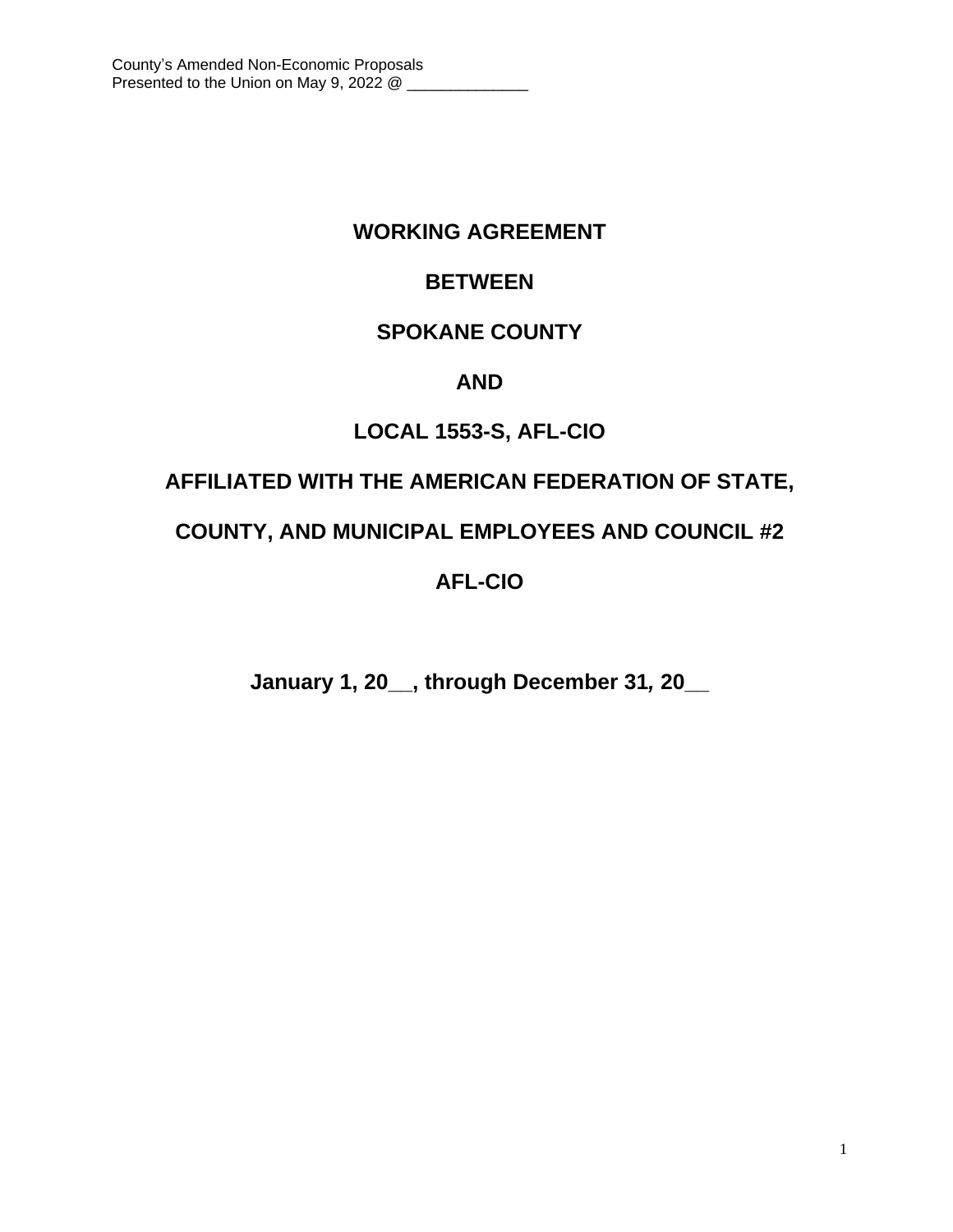## **ARTICLE 5 - UNION SECURITY**

- **5.1** All present employees in a Department covered by this Agreement who are members of the Union in good standing, as of the signing of this Agreement shall maintain their membership in the Union as a condition of employment.
- **5.2** All employees in a Department covered by this Agreement who are not members of the Union shall be required to join and maintain membership within thirty (30) days of the signing of this Agreement as a condition of employment.
- **5.3** All new employees in a Department covered by this Agreement hired after the execution date of this Agreement shall, as a condition of employment, become and remain members of the Union thirty (30) days after being employed.
- **5.1 Union Security**

**The Employer recognizes the Washington State Council of County and City Employees, AFSCME, Council 2 and its affiliated locals (hereinafter the Union) as the sole and exclusive bargaining representative in all matters concerning wages, hours, and other conditions of employment for all employees described in the recognition clause.**

**The Employer shall remain neutral when communicating with employees about Union membership and direct the employee to discuss Union membership with either the Local President or a Union Staff Representative.**

**For current Union members and those who choose to join the Union, the Employer shall deduct once each month all Union dues and fees uniformly levied and shall continue to do so for such time and on conditions set forth in the authorization for payroll deduction regardless of the employee's continued membership in the Union. The Employer shall transfer amounts deducted to Council 2. Authorizations for Payroll Deduction and Representation are valid whether executed in writing or electronically.**

**Upon receipt of the employee's written authorization, the Employer will deduct from the employee's salary an amount equal to the dues required to be a member of the Union. The Employer will provide payments for the deductions to the Union at the Union's official headquarters each pay period.** 

**Forty-five (45) calendar days prior to any change in dues, the Union will provide the Human Resources Department and Payroll Department, the percentage and maximum dues to be deducted from the employee's salary.**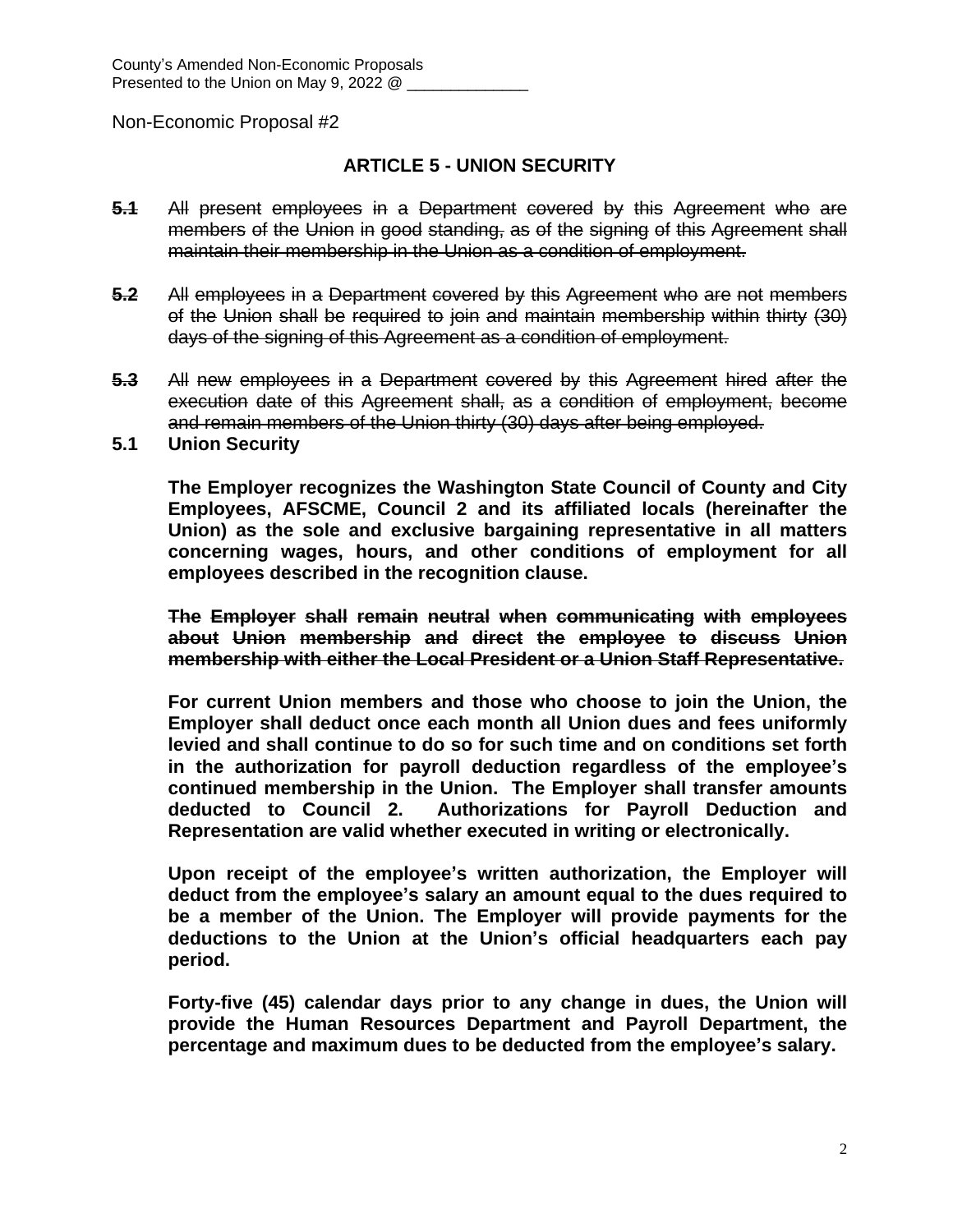**The Employer shall provide an electronic copy of the Authorization for Payroll Deduction and Representation card via email to** [C2everett@council2.com](mailto:C2everett@council2.com) **within ten (10) calendar days of the employee executing the document. The Union shall provide the Employer proof (written, electronic, or recorded voice authorization) a copy of the Authorization for Payroll Deduction and Representation card via email to** [AuditorPayroll@spokanecounty.org](mailto:AuditorPayroll@spokanecounty.org) **within ten (10) calendar days of the employee executing the document. The Employer shall provide to the Union monthly a complete list of all bargaining unit members that includes: Employee name, work address, home address, work phone, work email, birth date, hire date in current bargaining unit, job classification, department, hours worked and monthly base wage.**

**If the Employer is provided a written Authorization for Payroll Deduction and Representation card form by the employee, the Employer shall provide to the Union, a copy of the authorization via email that shall be sent to [C2everett@council2.com](mailto:C2everett@council2.com) within ten (10) calendar days of receiving the authorization.**

**The Union shall provide to the County, proof (written or electronic, or voice recorded authorization) of the Authorization for Payroll Deduction and Representation Card form via email that shall be sent to [AuditorPayroll@spokanecounty.org](mailto:AuditorPayroll@spokanecounty.org) within ten (10) calendar days of the employee exercising this authorization.**

**Union payroll authorization cards forms are valid whether paper or electronic and the Employer & and the Union shall maintain their copies of the Union's Authorization for Payroll Deduction and Representation cards forms in a secure locations that is are available to the Union for review by either party upon request.**

**An employee may revoke his or her authorization for payroll deduction of payments to the Union by written notice to the Employer and the Union in accordance with the terms and conditions of their signed authorization card forms. If the Employer determines that it appears that the employee has revoked his or her authorization for payroll deduction in accordance with the terms and conditions of their signed authorization card, every effort will be made to end the deduction effective on the first payroll period following their revocation, and not later than the second payroll period. The Union has the right to challenge any employer action to revoke a dues deduction authorization by filing a grievance under the collective bargaining agreement grievance procedure.**

**5.2 P.E.O.P.L.E Checkoff:**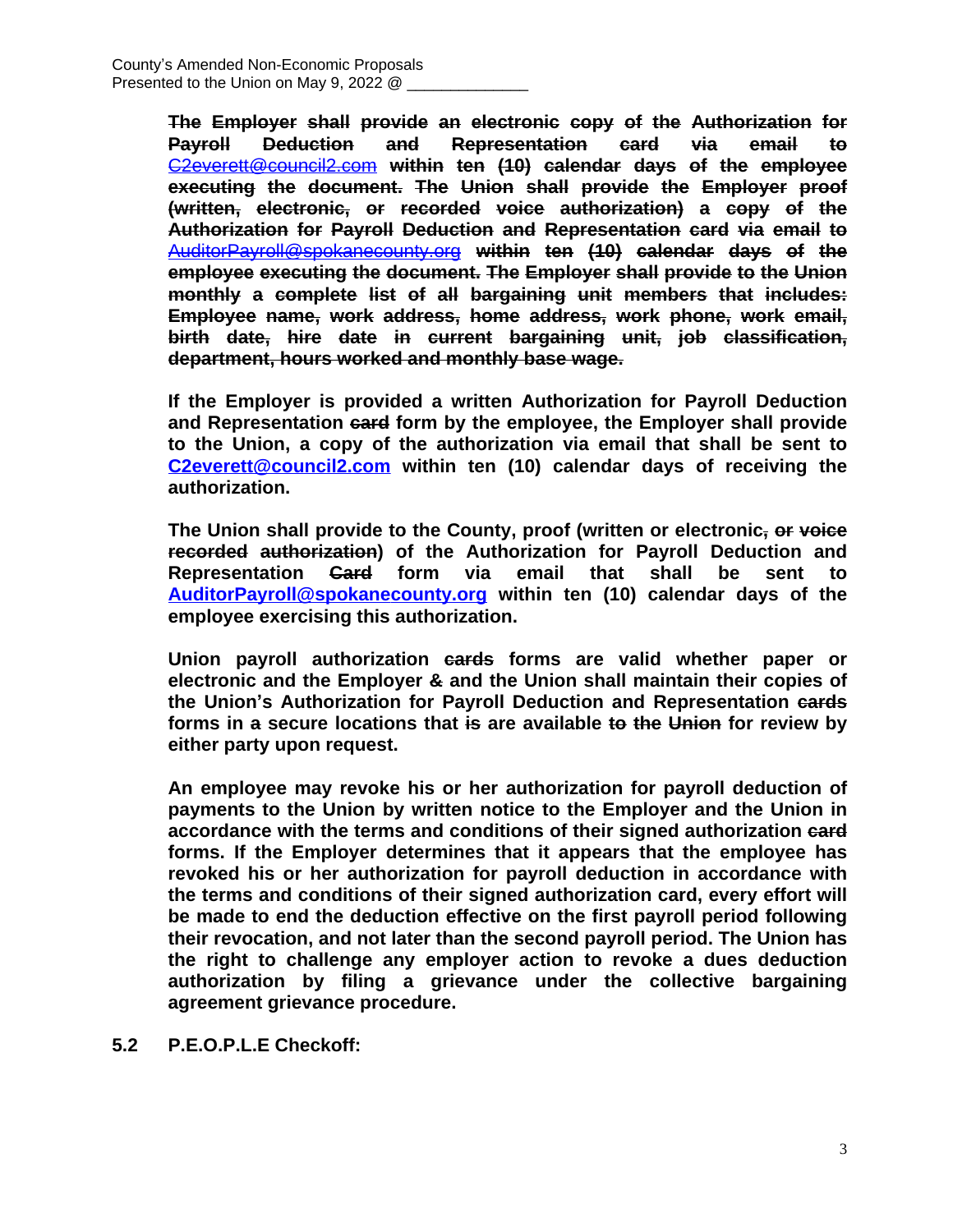**The Employer agrees to deduct from the wages of any Union member a P.E.O.P.L.E. (Public Employees Organized To Promote Legislative Equality) deduction as provided for in a written or electronically executed AFSCME (American Federation of State, County and Municipal Employees) authorization. An executed authorization may be revoked by the employee at any time by giving written notice to both the Employer and the Union (AFSCME). The Employer agrees to remit any deductions made pursuant to this provision promptly to the Union (AFSCME) together with an itemized statement showing the name of each employee from whose pay such deductions have been made and the amount deducted during the period covered by the remittance. The Employer will transfer amounts deducted to the AFSCME P.E.O.P.L.E. program.**

**5.3 New Hire Orientation:**

**The Employer agrees to notify the Union Staff Representative in writing of any new positions and new employees. At least two (2) working days prior to the orientation of the new employee, Once per month, the Employer shall provide an electronic format list with the names of the employees, job title, local affiliation and Department. A Union official shall, at no loss of pay, be granted up to thirty minutes, unpaid, to meet with the new employee(s) at the conclusion of the orientation presentation, to provide each new employee a basic overview of the employees' rights and responsibilities regarding Union membership, dues authorization and Union insurance.**

**5.4 Union Indemnity:**

**The Union will indemnify, defend and hold the Employer harmless against any claims made and against any suit instituted against the Employer which may arise by reason of any action taken by the Employer to comply with the provisions of this Article, including reimbursement for any legal fees or expenses incurred in connection with such action. The Employer will promptly notify the Union in writing of any claim, demand, suit or other form of liability asserted against it relating to its implementation of this article.**

- **5.5** Each employee shall be protected by RCW 41.56.122 (1).
- **5.6** The Employer shall deduct any Union membership initiation fees, and, once each month, dues from the pay of those employees who individually authorize in writing that such deductions be made. The amounts to be deducted shall be certified to the County Auditor by the Treasurer of the Union, and the aggregate deductions of all employees shall be remitted, together with an itemized statement to the Washington State Council of County and City Employees, and a copy sent to the Local Treasurer, after such deductions have been made.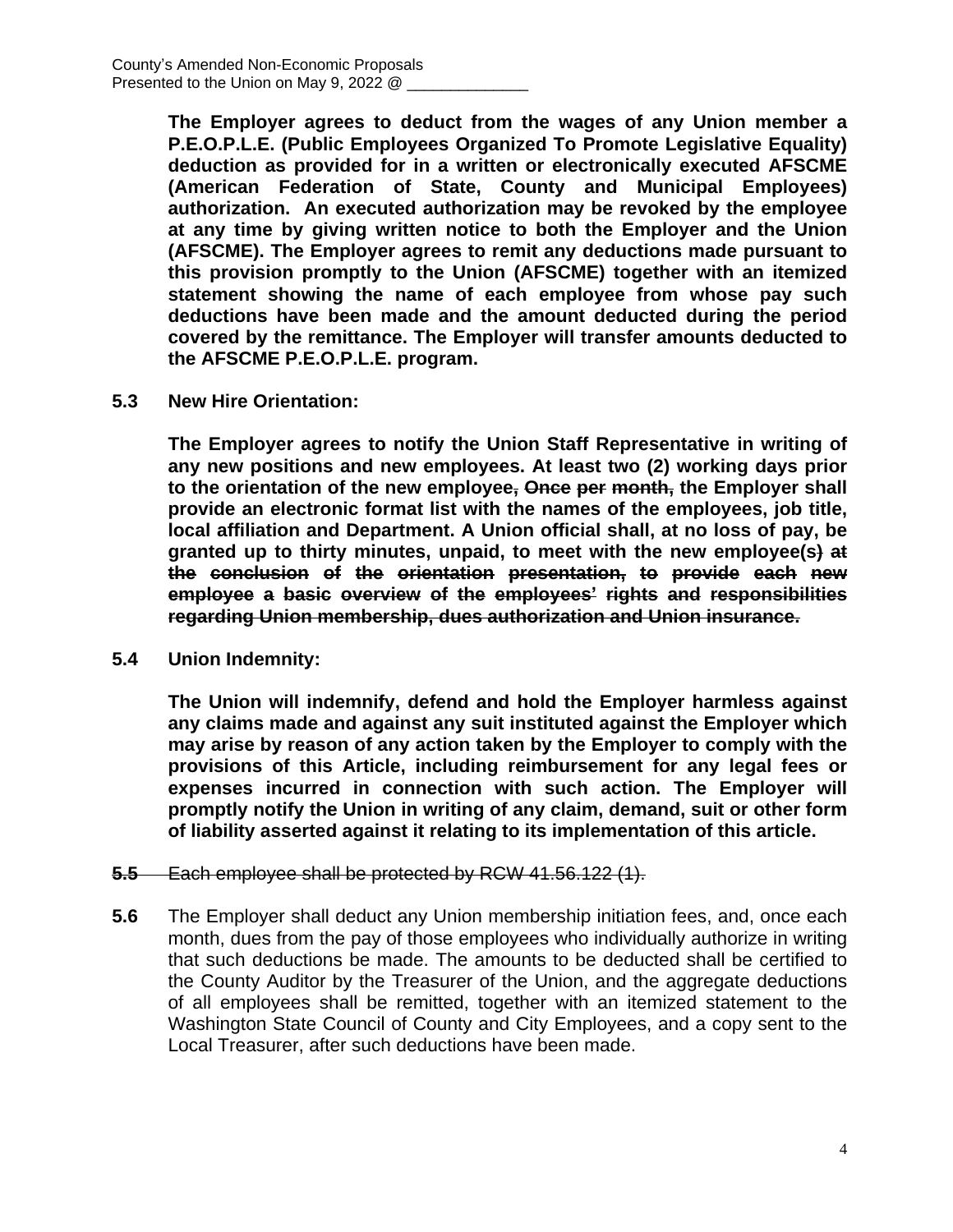## **5.7 Definitions:**

- 5.6.1 Regular Employee: An employee who has successfully completed their **new hire** probationary period. The term of the probationary period is twelve (12) months. **This period may be extended to account for any leave of absence, paid or unpaid, that the employee may take. Should an employee promote during their probationary period, their probation period will not be extended unless by mutual agreement between the Union the Elected Official/Director or their designee. The employee shall forfeit all rights to bump back to any position(s) held prior to their promotion.**
- 5.6.2 Full Time Employee: A regular employee who regularly works a minimum of 37.5**0**/40 hours per week on a continuing basis.
- 5.6.3 Part Time Employee: A regular employee who works less than a 37.5/40 and more than 18.75/20 hours per week on a continuing basis and receives benefits on a true pro-rated basis.
- 5.6.3 Percentage/Job Share Employee: A regular employee who **works less than 37.50 hours on a continuing basis.** is not a Full-Time Employee but works on a percentage basis so benefits are pro-rated (i.e. 50%, 75%, 90%) based on the percentage of time the employee is regularly scheduled to work.
- 5.6.4 **Probationary Period:**
	- 5.6.4.1 **New Hire Probation Period shall be a period of twelve (12) months following their hire date. This period may be extended to account for any unpaid leave of absence taken by the employee during this time period.**
	- 5.6.4.2 **Promotional Probation Period shall be a period of six (6) months following the effective date of their promotion. This period may be extended to account for any unpaid leave of absence taken by the employee during this time period.**
	- 5.6.4.3 **Should an employee promote during their new hire probationary period, they shall remain on probation for the remainder of their new hire probationary period or six (6) months, whichever is longer.**
	- 5.6.4.4 **Employees who promote during their new hire probation period shall not be eligible to revert back to their former position, unless mutually agreed to by their former Elected Official/Department Head or designee.**
	- **5.6.4.5 During such period an employee may be transferred, laid off or terminated at the discretion of the Employer.**

**\*\*03/15/2022 – TA 5.6.1-5.6.4**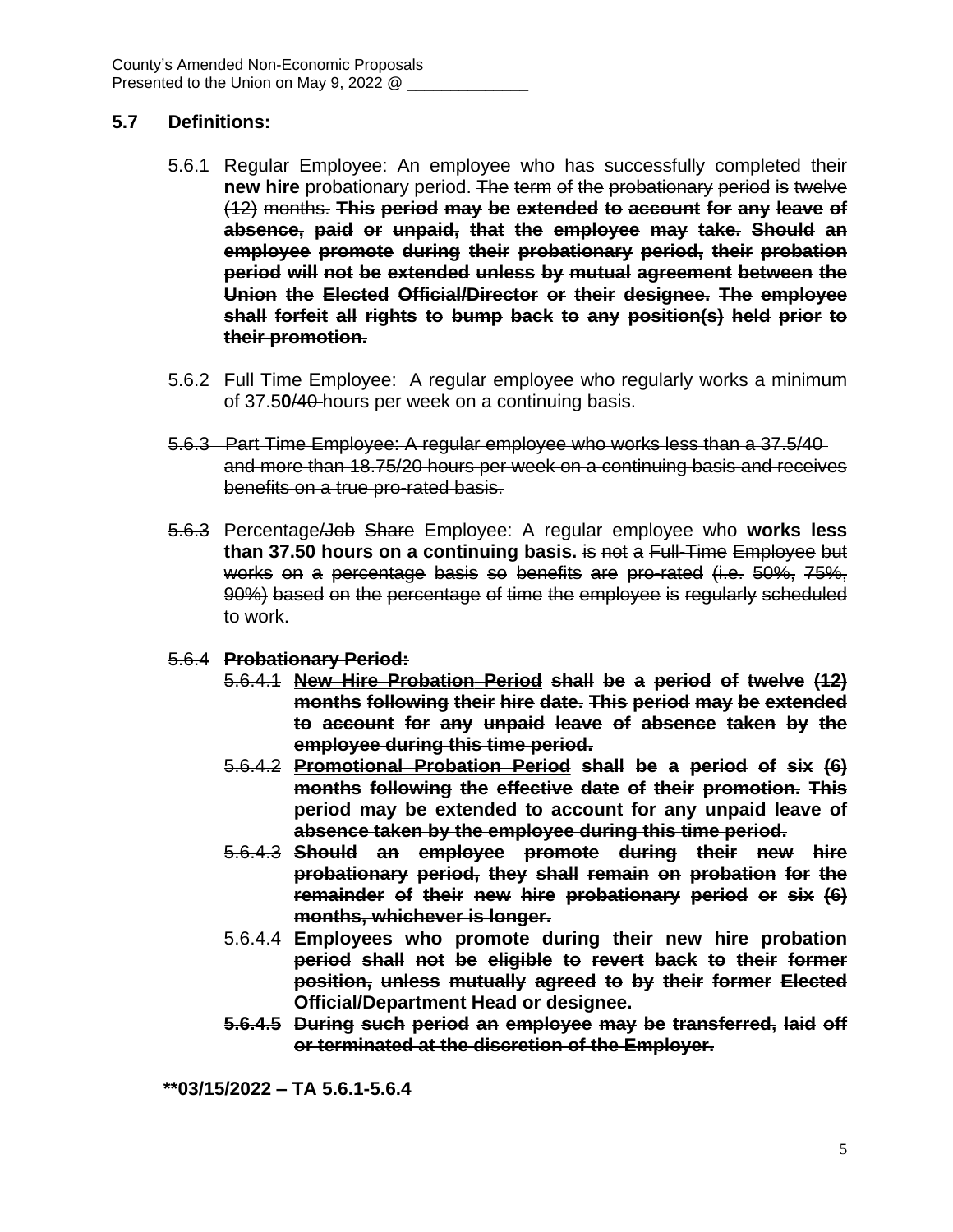**5.7** The Human Resource Department, once each month, will provide electronically to the WSCCCE (Spokane Office) a bargaining unit report which contains the following member information: Employee's full name, home mailing address, home telephone number, work telephone number (if applicable), work email address (if applicable), job code number, job classification title, salary range and step, denote 37.50 or 40 hours per week, employees hourly and monthly compensation, County's date of hire, and the date this employee actually transferred into the Local.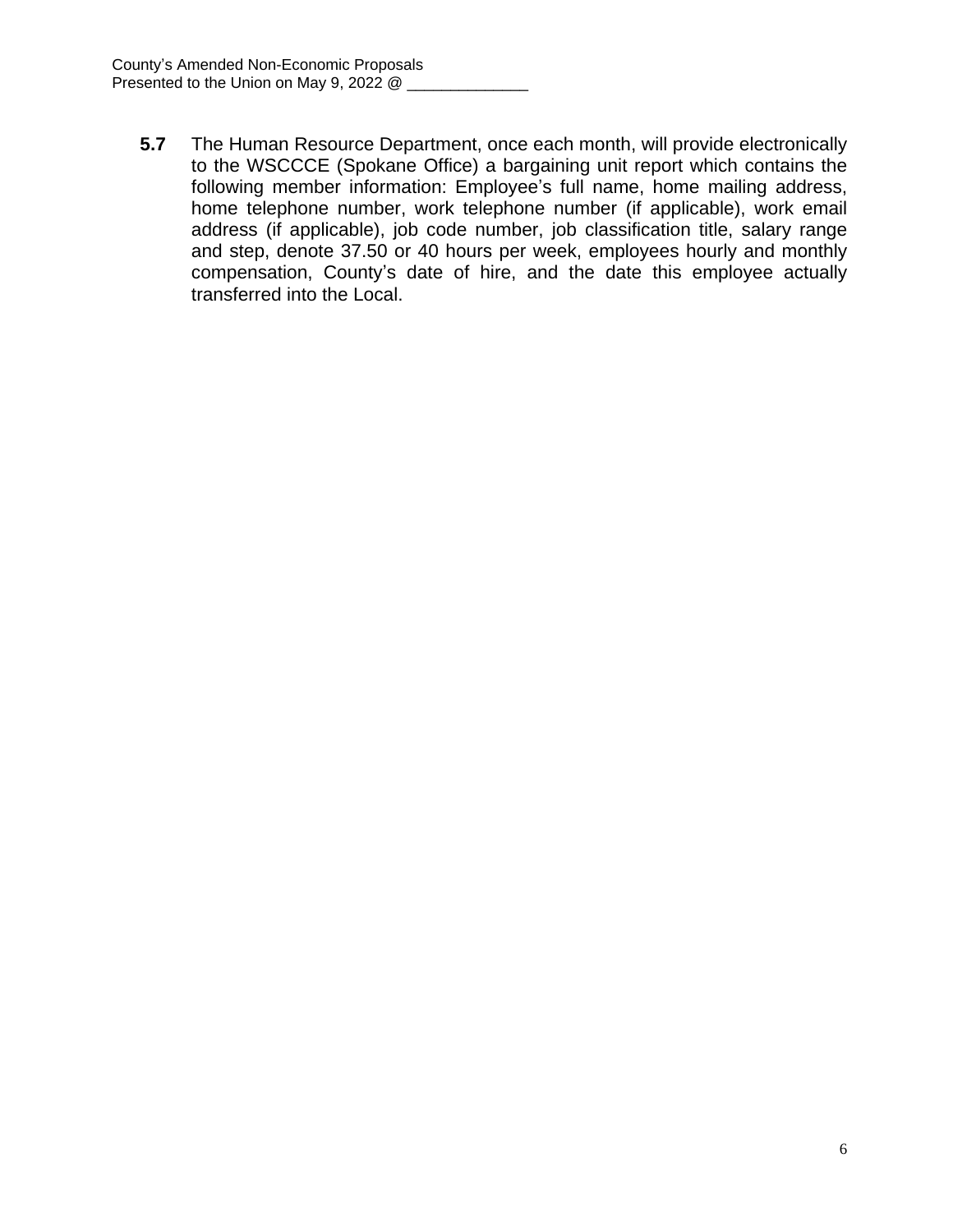## **ARTICLE 12 - HOURS OF WORK**

\*\**The County is willing to withdraw it's proposed changes to Article 12.3 and agree to the Union's proposed changes to 15.8.3 & 15.8.7 if the Union agrees to the County's proposal for Exempt employees.*

### **12.3 Paid Leave**:

All paid leave shall be considered as hours worked **but only holiday pay will not count toward overtime eligibility**. **No other paid leave will count toward overtime eligibility.**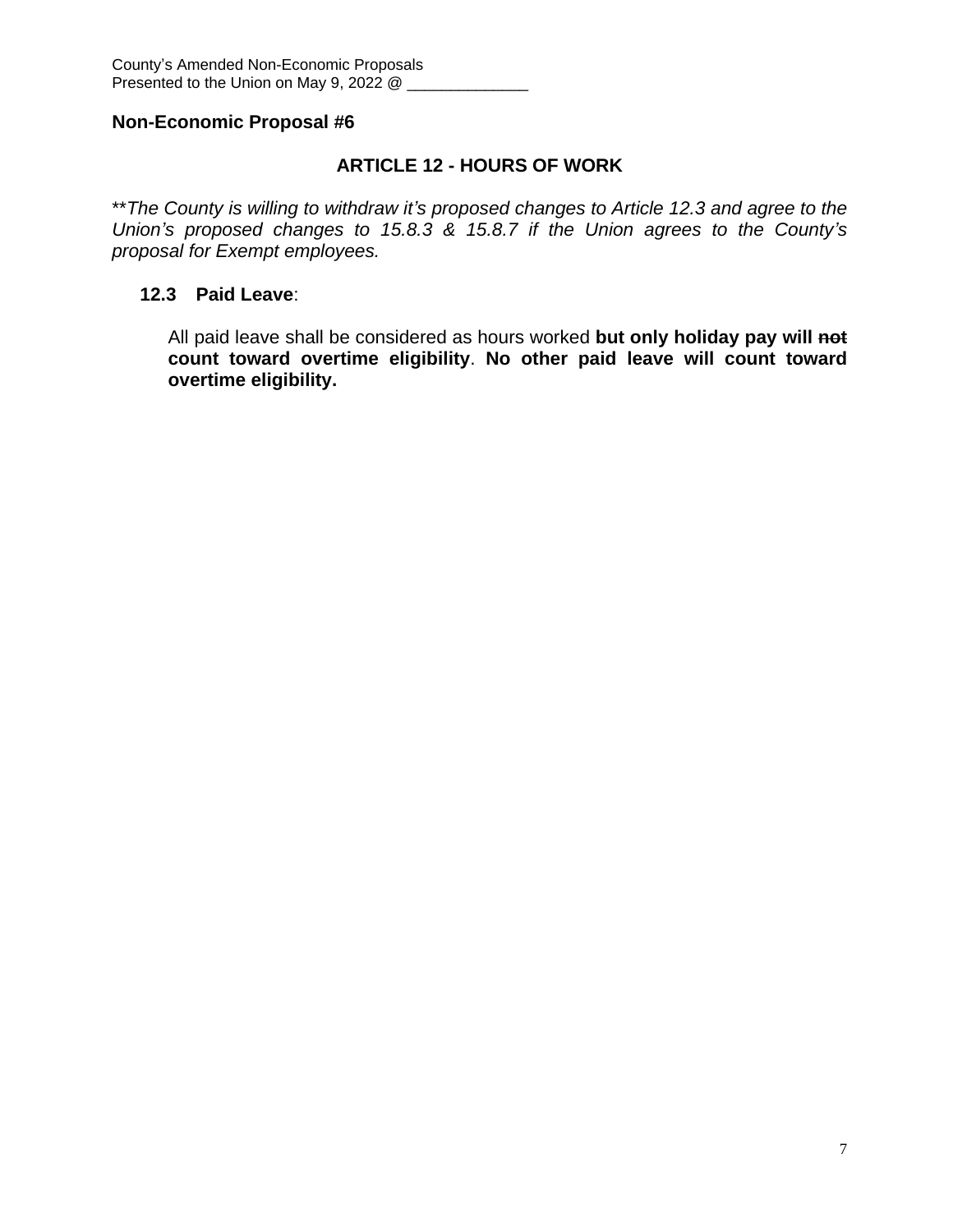## **ARTICLE 14 – CLASSIFICATION/RECLASSIFICATION**

#### **14.1 Positions and Classification Specifications:**

- 14.1.1 Position: Single job. A specific aggregate of duties and responsibilities assigned by department management to be performed by one employee within the Department.
- 14.1.2 Classification: One or more positions that are sufficiently alike with respect to duties and responsibilities to warrant using the same title, qualification requirements, descriptions/class specifications, job code number and pay grade as listed in Appendix 1. Different positions within a classification may use different selection factors and recruitment processes.
- 14.1.3 The County agrees to update the classification specifications when requested by a department in a timely manner and provide written notice to the applicable local union. **If the County creates a new classification or makes updates to a classification specification, the County will provide the Union fourteen (14) fifteen (15) working days notice prior to the implementation of the new or revised specification.** The Union will have 20 working **fourteen (14) fifteen (15) working** days from receipt of the notice **and copy of the new or revised classification** to negotiate **discuss** the changes impact of **and during this time period, if applicable, the Union must officially request to bargain the impacts** to the existing classification **and/or employee(s)**. The parties may extend the time frames by mutual agreement.
- **14.2 Reclassifications:** Employees shall have the right to request re-evaluation utilizing the following procedures. In any case, an employee cannot be reclassified if they do not meet the minimum requirements of a position to which they are requesting reclassification to.
	- 14.2.1 Requests for reclassification may be the result of either a nine (9) month or greater assignment working out of class, or a significant change in duties and responsibilities. All requests shall be submitted on a Job Analysis Request form. An employee or the employer may file a request.
	- 14.2.2 Positions submitted for reclassification consideration, related to a nine (9) month out-of-class assignment must have the Elected Official, Department Head or designee's signature concurring with the request for reclassification consideration. The Elected Official, Department Head or designee shall have 10 working days to respond in writing to the request and/or forward request to Human Resources.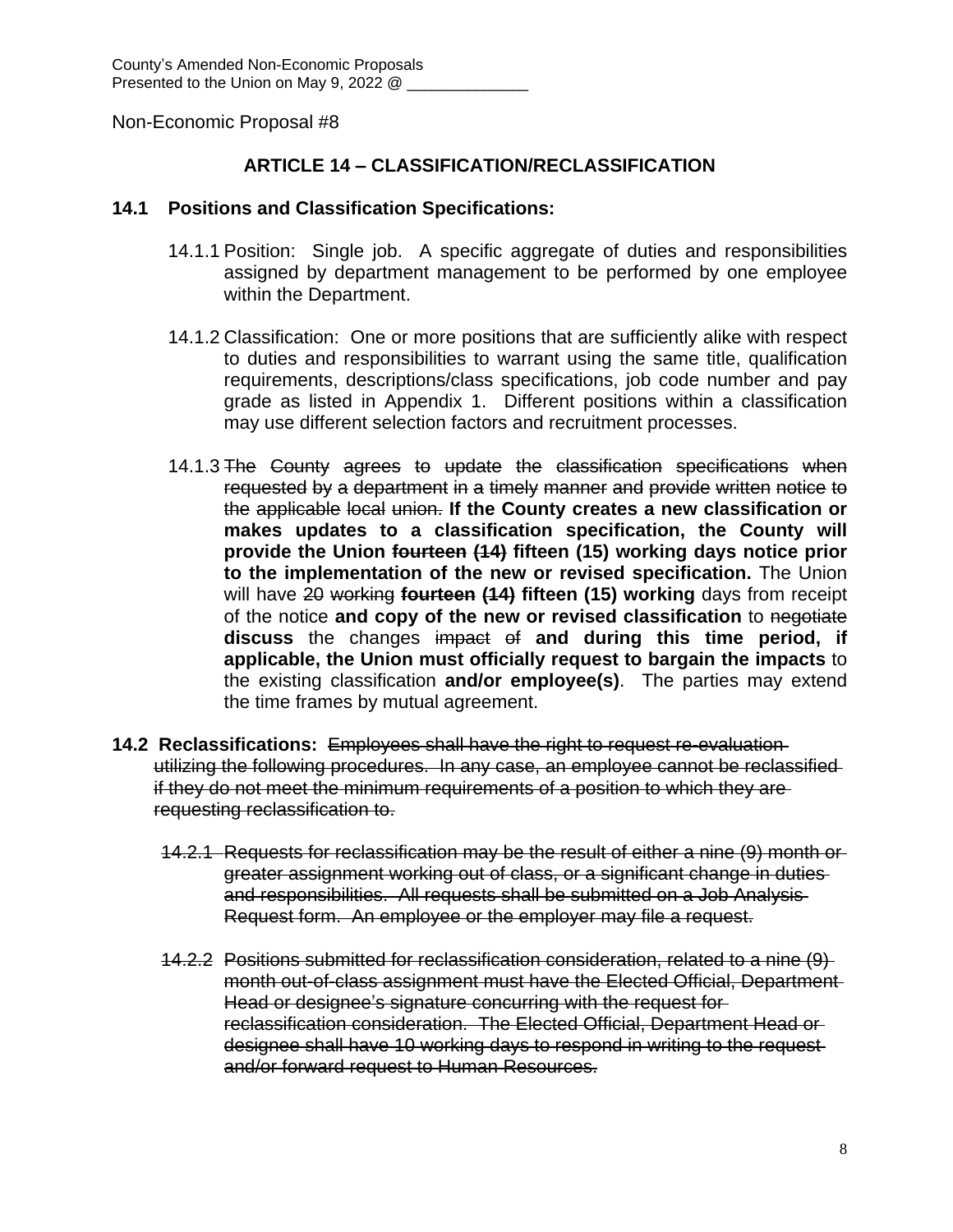- 14.2.3 Regarding positions submitted for reclassification consideration due to a significant change in job duties, the employee or department must detailthose duties that are contained within a different class specification or are not contained within the employee's current class specification. Additionally, the requester must specifically detail how long they have been performing the duties for more than 50% of their work time as well as how long that type of assignment is expected to continue. Such requests must also have the Elected Official, Department Head or designee's signature concurring with the request for reclassification consideration. The local union shall be forwarded a copy of the request. The Elected Official, Department Head or designee shall have ten (10) working days to respond in writing to the request and or forward the request to Human Resources.
- 14.2.4 If there is no concurring signature from the Elected Official, Department Head or designee in either case described in 14.3.6.2 or 14.3.6.3 above, the employee must discontinue performing the out of class duties that formed the basis for the request. Additionally the Elected Official, Department Head or designee must assure there is no assignment of out of class duties.
- 14.2.5 If the employee and Elected Official, Department Head or designee agree on the body of work and the work continues to be assigned but there is disagreement on the proper classification the reclassification request may be submitted to step 2 of the grievance procedure.
- 14.2.6 If agreed to and approved, and the employee has been receiving out of class pay, the effective date of the reclassification shall be the tenth (10th) working day after the request was submitted by the employee to the Elected Official, Department Head or designee.
- 14.2.7 If there is disagreement between the employee and the Elected Official, Department Head or designee regarding the content of the information on the Job Analysis Request, the reason for the disagreement will be discussed with the employee and the Union. The employee and Union will have ten (10) working days to address and revise the area(s) of disagreement. If the revised request is received by the end of the ten (10) working days, and if agreed to and approved, the effective date of the reclassification shall be the tenth (10th) working day after the request was initially submitted by the employee to the Elected Official, Department Head or designee.
- 14.2.8 If a revised request is not received by the end of the ten (10) working days, the effective date of the reclassification shall be the tenth (10th) working day after any subsequent submissions have been agreed to and approved by the Elected Official, Department Head or designee.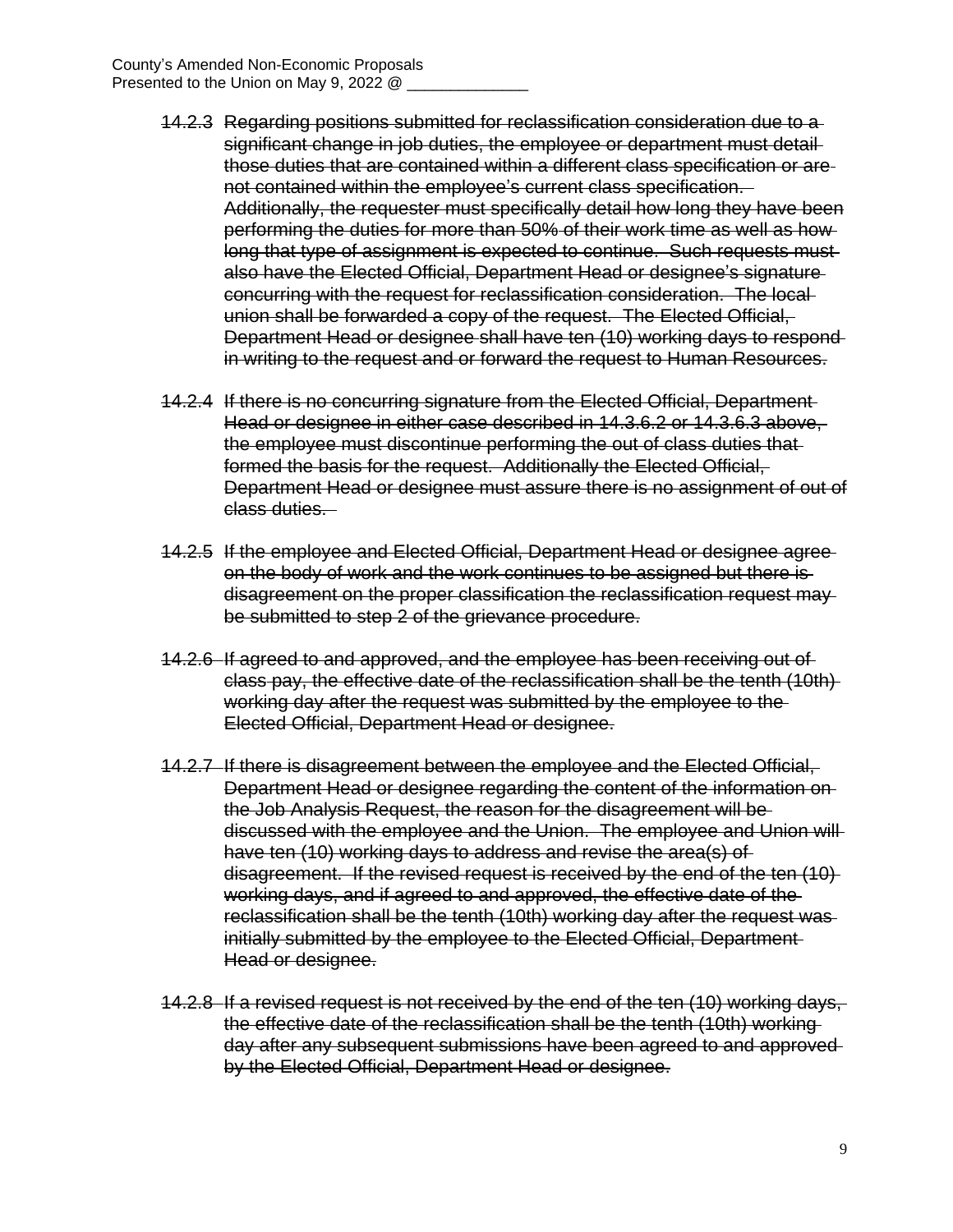- 14.2.9 Once Human Resources has received the reclassification request, they will respond within thirty (30) working days as to their determination of reclassification. The parties may mutually agree to extend the thirty (30) working days.
- 14.2.10If there is no concurring signature from the Elected Official, Department Head, designee or Human Resources after attempts are made to resolve the disagreements, the employee may submit the reclassification request to step 2 of the grievance procedure.
- 14.2.11No employee shall be allowed to request reclassification consideration if it has been less than one year from the date of the last reclassification determination.
- 14.2.12Reclassified positions with no incumbent shall be posted in accordance with specific labor agreements or supplemental agreements if applicable.

**The Local Bargaining Unit, via the Union Staff Representative, may make requests to the Elected Official/Department Head and/or designee, along with Human Resources and/or Civil Service, to review up to three (3) individual positions per year to see if the employee(s) are working outside of their classification. The Union must provide all evidence/documentation they believe would support their position at the time of the requested review.**

**If after review, Human Resources and/or Civil Service, and the Elected Official/Department Head and/or designee agree that the employee is working outside of their classification, the following options may take place:**

- **1) The Elected Official/Department Head and/or designee shall commence paying the employee out of class pay for performing these duties; or, they may immediately reassign the additional duties to the appropriate classification or,**
- **2) If it is determined that there is a need for a higher-level position and it is approved to be established within the department, the position will be posted for five (5) working days. After the five (5) working days application period, the Department Head and/or designee will review all applications and award the position to the most qualified applicant.**

**If after review of the Union's evidence/documentation, Human Resources and/or Civil Service and the Elected Official/Department Head and/or designee do not find that the employee is working outside of their current classification, no further action will be taken.** 

### **14.3 Wage/Range Adjustments for Existing Classifications:**

In the event there is a recruitment or retention problem indicating the relative market value of the classification may need reviewing, the Department*,* or Human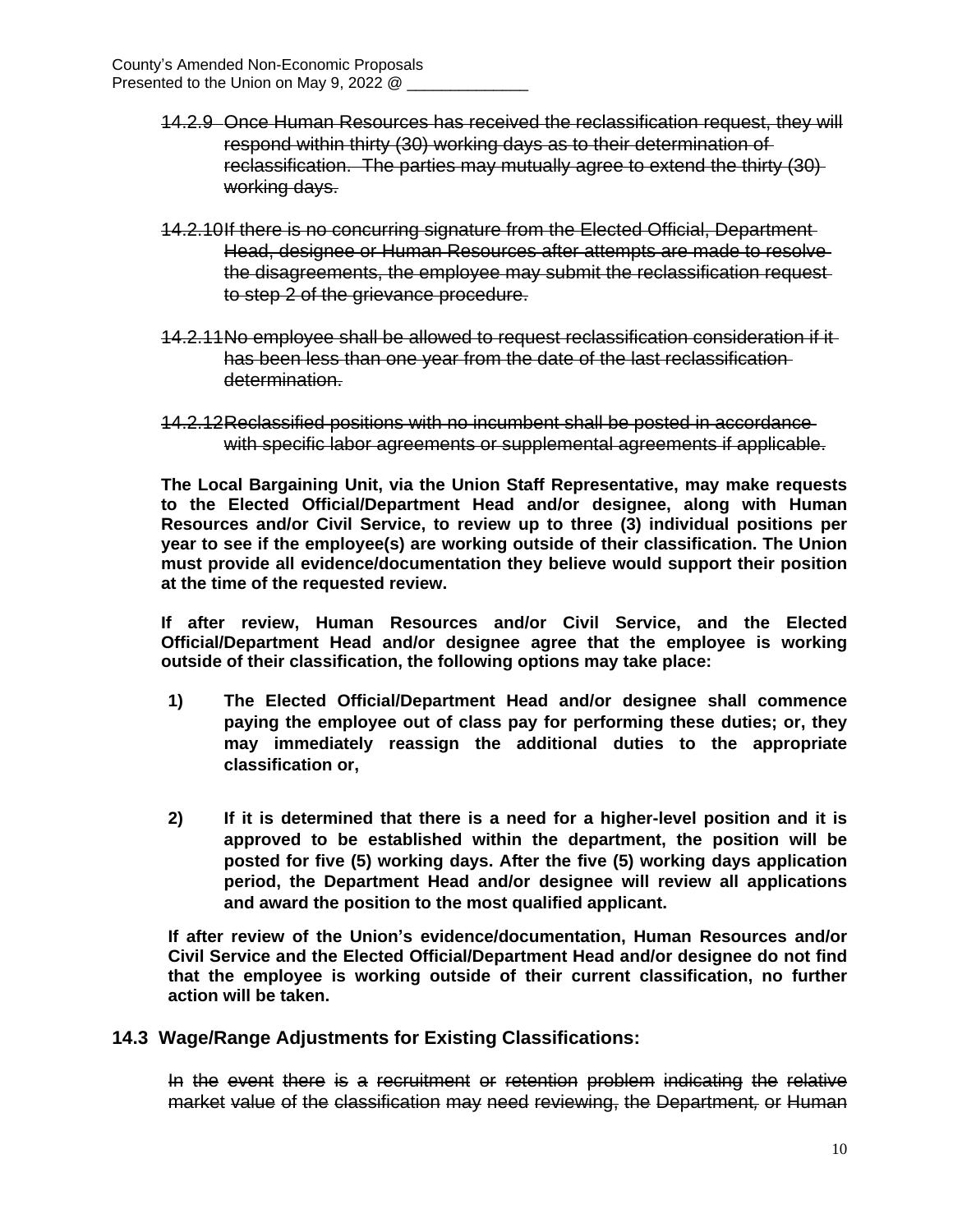Resources may request a job analysis and/or salary survey be conducted to determine the appropriateness of the salary even when there is no significant change in duties and responsibilities or there is no nine month out of class assignment. In the event the results of that study indicate the salary needs adjusting, the parties agree to negotiate the salary and the impact of the adjustment on the affected employees. **In the event the County conducts a job analysis and/or wage study during the term of this agreement that causes a Local 1553-S covered classification's wage range to change, the County will share the analysis and/or wage study data and notify the Union twenty-one (21) fifteen (15) working days prior to implementation. During this time period, the Union must request to bargain the impacts of the change. The parties may extend the time frames by mutual agreement.**

### **14.4 Administration of Rates of Pay:**

Administration of rates of pay shall be as follows:

- No employee shall be paid at a**n hourly** rate of pay less than the minimum nor more than the maximum **pay** salary range established for his/her job classification as set forth in the pay plan **(See Appendix A)**.
- All pay rates in the pay plan are based upon full time employment at the normal working hours for the position.

## **14.5 Calculating Hourly Wage:**

 $\overline{a}$ 

- 14.5.1 For the purposes of calculating the hourly rate of pay for employees who are paid on the basis of a monthly salary, hourly wages shall be determined by the following formula: Annual Salary divided by weekly hours worked divided by 52 weeks = Standard Hourly Rate.
- 14.5.2 The above formula is used to calculate the Standard Hourly Rate for determining overtime pay, sick leave payout, and vacation leave payout.

### **14.6 Starting Rate Upon Initial Employment:**

- 14.6.1 New employees to Spokane County shall be appointed at a step within the pay range, not to exceed step six  $(6)$ , in effect for the particular classification or position to which the appointment is made.
- 14.6.2 The Union shall be notified of such advance step placement. Employees to be hired at step seven (7) or above shall be by mutual agreement between the County and the Union.
- 14.6.3 Advanced step placement shall not surpass current employees step placement in that classification.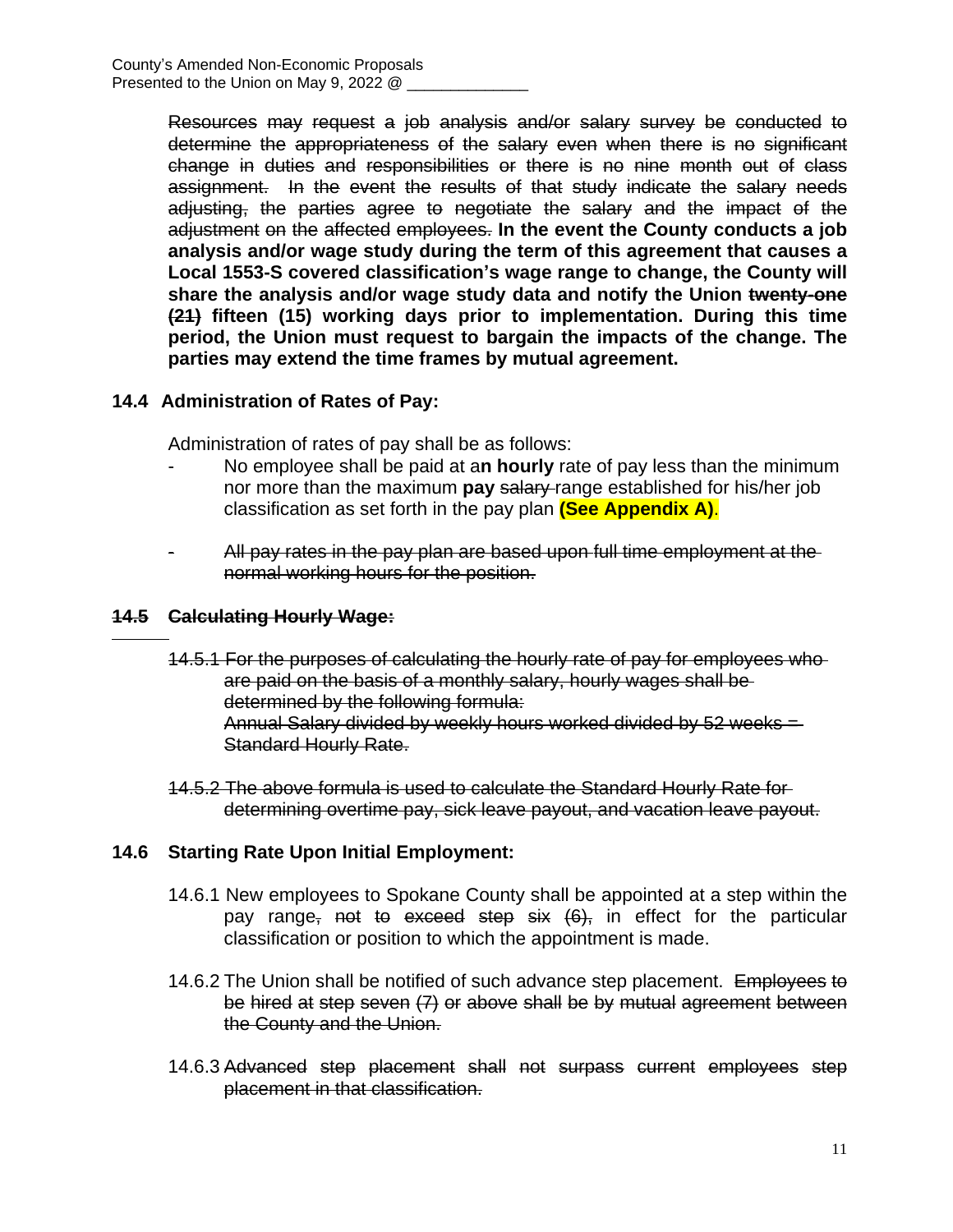- 14.6.4 An advanced step placement at step two (2) or above shall require 12 months (1950 or 2080 hours worked) before advancing one step (2.56%) in 2018, two steps (5.12%) commencing January 1, 2019 on the wage table. Subsequent step increases shall be at twelve (12) month intervals from the date of the 12 month increase, until the top step is achieved.
- 14.6.5 For those not advanced step placed, **U**pon successful completion of a minimum six (6) months (975 or 1040 hours worked), the new employee will advance one step  $(2.56%)$  on the wage table; and, commencing January 4, 2019 subsequent steps after this first step increase after hire  $(975$  or  $1040$  hours/6 month) will be at two steps increments  $(5.12\%)$ . Subsequent step increases shall be at twelve (12) month intervals from the date of the 6 month increase, until the top step is achieved.

**Advance step placements of new hires shall not automatically may surpass any current employee's step placement in the same department and same job classification. If the advance step placement of a new hire should surpass a current employee in the same department and classification specification, that employee may immediately be evaluated by Human Resources to determine if their current step placement may also be adjusted upward due to the advance step placement of a new hire so long as the department budget supports the advanced step placement/s.**

**14.7 Pay Rate Upon Promotion:** A current regular employee who is promoted shall be paid at the **a** step in the new range which represents at least a 5.**0**12% step increase over the rate of pay received immediately prior to the promotion or at the minimum step of the new range, whichever is greater, provided that such increase does not exceed the maximum step of the new range. **An advance step placement may be requested by the department. If an advance step is requested, the process outlined in 14.6.6 will be followed.**

If the promotion is a result of a competitive recruitment for a new or vacant position, the employee will receive a **one-**step increase, six (6) months after the effective date of beginning the new job assignment.

If the promotion is not a competitive recruitment, the employee will receive a step increase twelve (12) months after the effective date of beginning the new job assignment.

In either case, **S**ubsequent step increases **(of two (2) step increments)** shall be at twelve (12) month intervals until the top step is achieved.

Step increases will be in increments of 2 steps if initial hire into County was prior to 7/15/14 or 1 step if initially hired after 7/15/14. Commencing January 1, 2019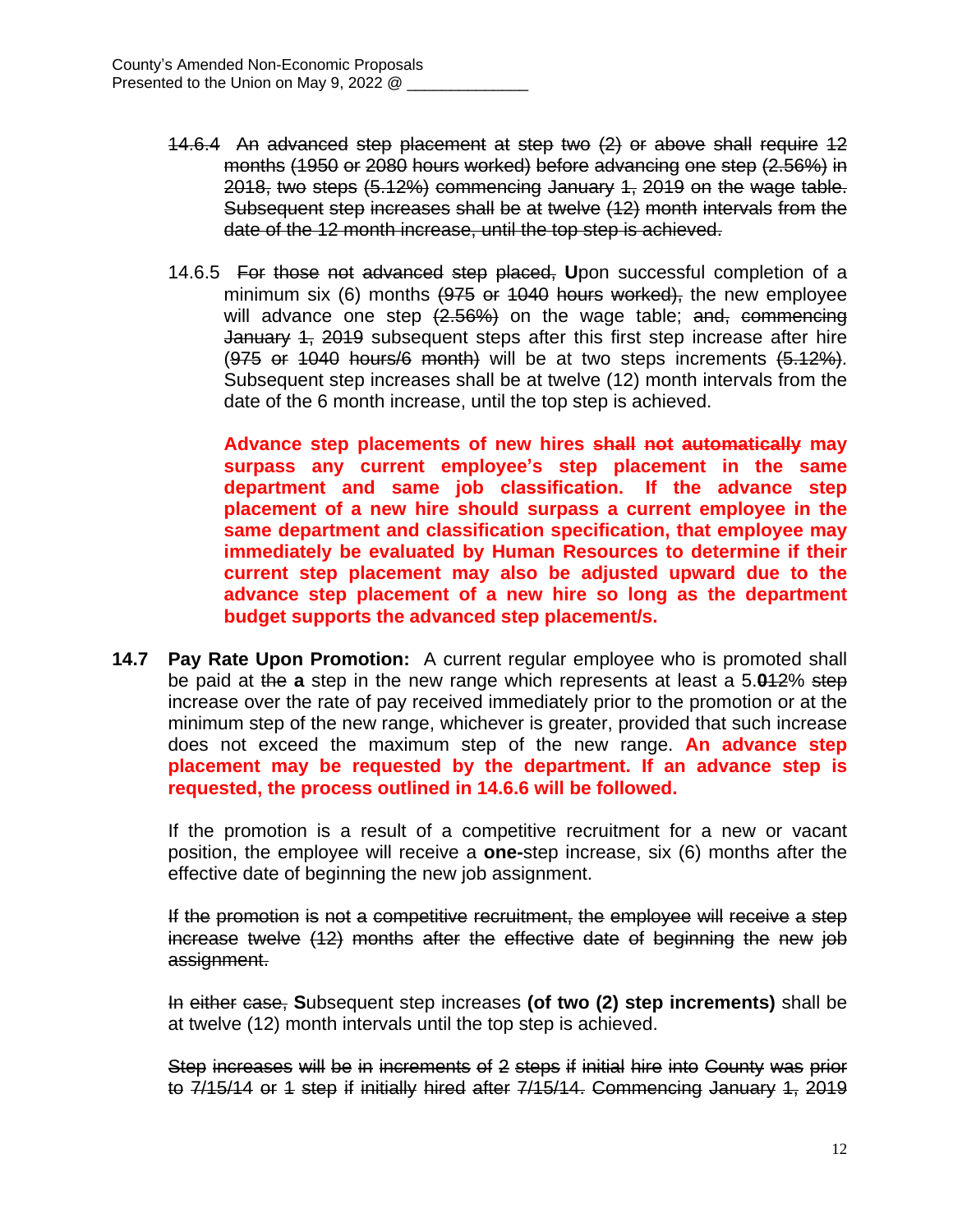step increases after the first step increase after hire will be in two step increments (5.12%) until the top step is achieved.

## **14.8 Pay Rate Upon Reclassification:**

14.8.1 Reclassification to a higher classification:

If an individual position is reclassified with an incumbent employee in the classification and there is no competitive recruitment process, the employee shall be paid at the step in the new range which represents at least a 5**.0**.12% increase, but not to exceed a 10.24% increase, over the rate of pay received immediately prior to the reclassification or at the minimum step of the new range, whichever is greater. The resulting increase cannot exceed the maximum step of the new range. **Subsequent step increases shall be at twelve (12) month intervals until the top step is achieved.**

The employee will receive step increase in increments of 2 steps if initial hire into County was prior to 7/15/14 or 1 step if initially hired after 7/15/14. Commencing January 1, 2019 step increases will be in two step increments (5.12%) until the top step is achieved. The next step increase will be twelve (12) months after the effective date of the reclassification and subsequent step increases shall be at twelve (12) month intervals until the top step is achieved.

14.8.2 Reclassification to a lower **paying** classification:

If an individual position **and/or job classification** is reclassified with an incumbent employee in the position, the employee shall be "Y" rated. "Y" rating shall be defined as follows: An employee shall continue to receive compensation at their current rate if that rate is higher than that provided for their new classification/position. The employee will be considered ineligible for an increase in pay until an adjustment in the salary structure or a promotion to a classification with a higher salary range brings the employee's rate of pay within the established range for the position.

**14.9 Pay Rate Upon Wage/Range Adjustments**: Classifications which are adjusted to a higher salary range shall have those affected retain their individual step to a maximum of ten percent (10%). Further, the affected employees shall retain their current step date unless otherwise negotiated and agreed to in writing.

### **14.10 Pay Rate Upon Demotion or Reduction:**

14.10.1 An employee who is demoted/reduced shall be paid in the range for the lower classification at a rate that is closest to their rate prior to the demotion without exceeding the prior rate. Upon demotion the existing anniversary date shall be eliminated, and the date of such demotion shall be used to calculate the new anniversary date.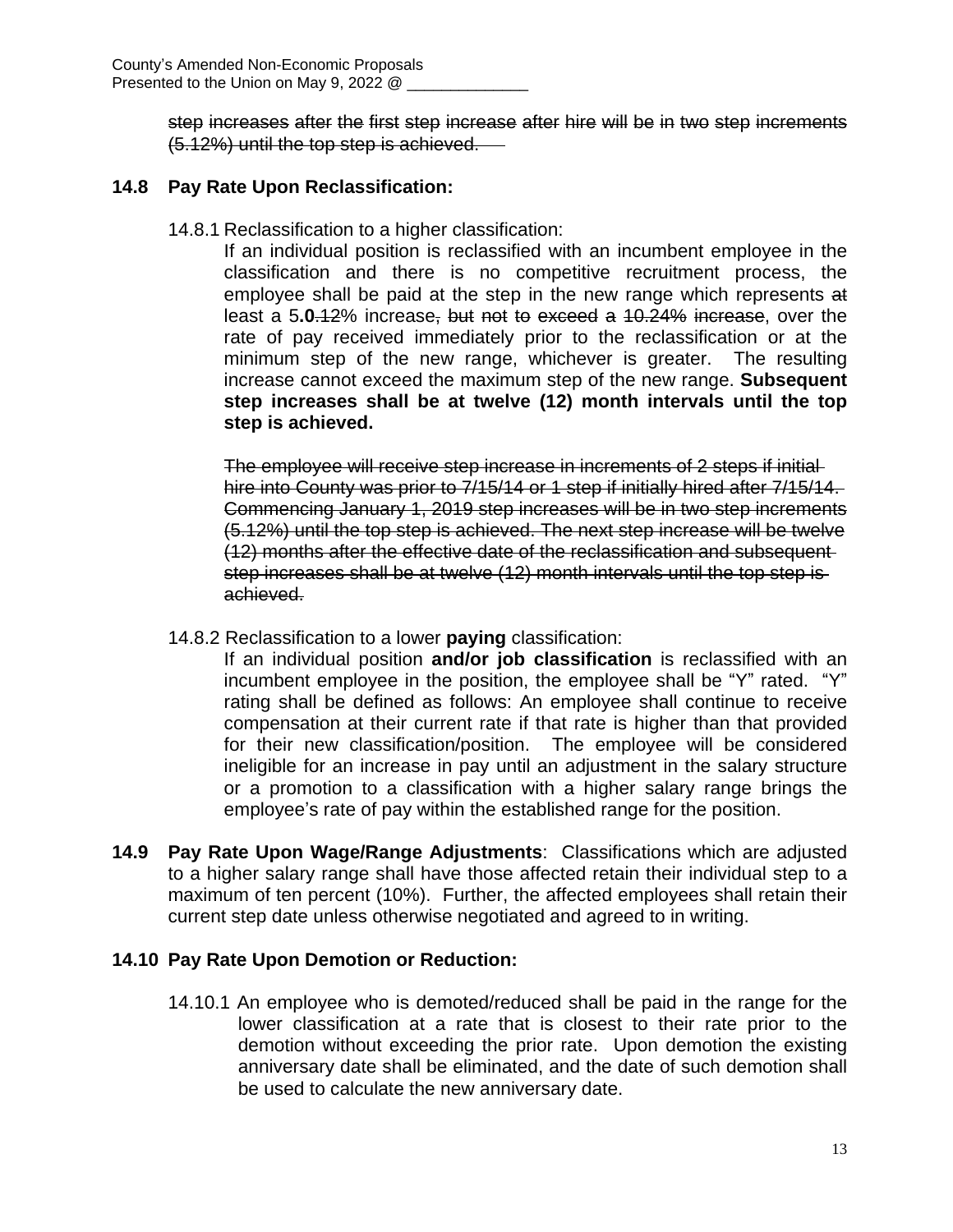- 14.10.2 An employee who returns to their former classification during their probationary period following promotion shall receive the same step date in the lower pay range as held before promotion, provided that adjustments shall be made to take into account any step increases which would have occurred had the employee not been promoted.
- 14.10.3 An employee who accepts a demotion/reduction or bidding to a lower classification or a previous classification shall be placed in the step that causes the employee the least amount of financial loss.
- **14.11 Pay Rate Upon Transfer:** An employee who transfers from one position to another within the same classification or different classification within the same salary range, shall continue the same rate of pay as before the transfer and retain their current step increase date.
- **14.12 Adjustments to the Anniversary Date (Step Adjustment Date**): In addition to the provisions of 14.3.9, Pay Rate Upon Promotion, 14.3.10, Pay Rate Upon Reclassification, and 14.3.11, Pay Rate Upon Wage/Range Adjustment, the anniversary date for a step increase for an employee shall be adjusted under the following circumstances:
	- 14.12.1 If an employee is returned to his/her former classification within a promotion probation period, the anniversary date held prior to such promotion shall be re-established.
	- 14.12.2 When an employee returns from layoff and is reemployed in the same classification as originally held, the original anniversary date will be adjusted in accordance with County policies and procedures.
	- 14.12.3 When an employee returns from layoff and is reemployed in a classification other than that originally held, the reemployment date shall be used to calculate the new step and longevity dates.
	- 14.12.4 Unless protected by law, step dates and longevity dates will be adjusted for unpaid leave.
	- 14.12.5 Step dates and longevity dates shall not be adjusted for paid leave.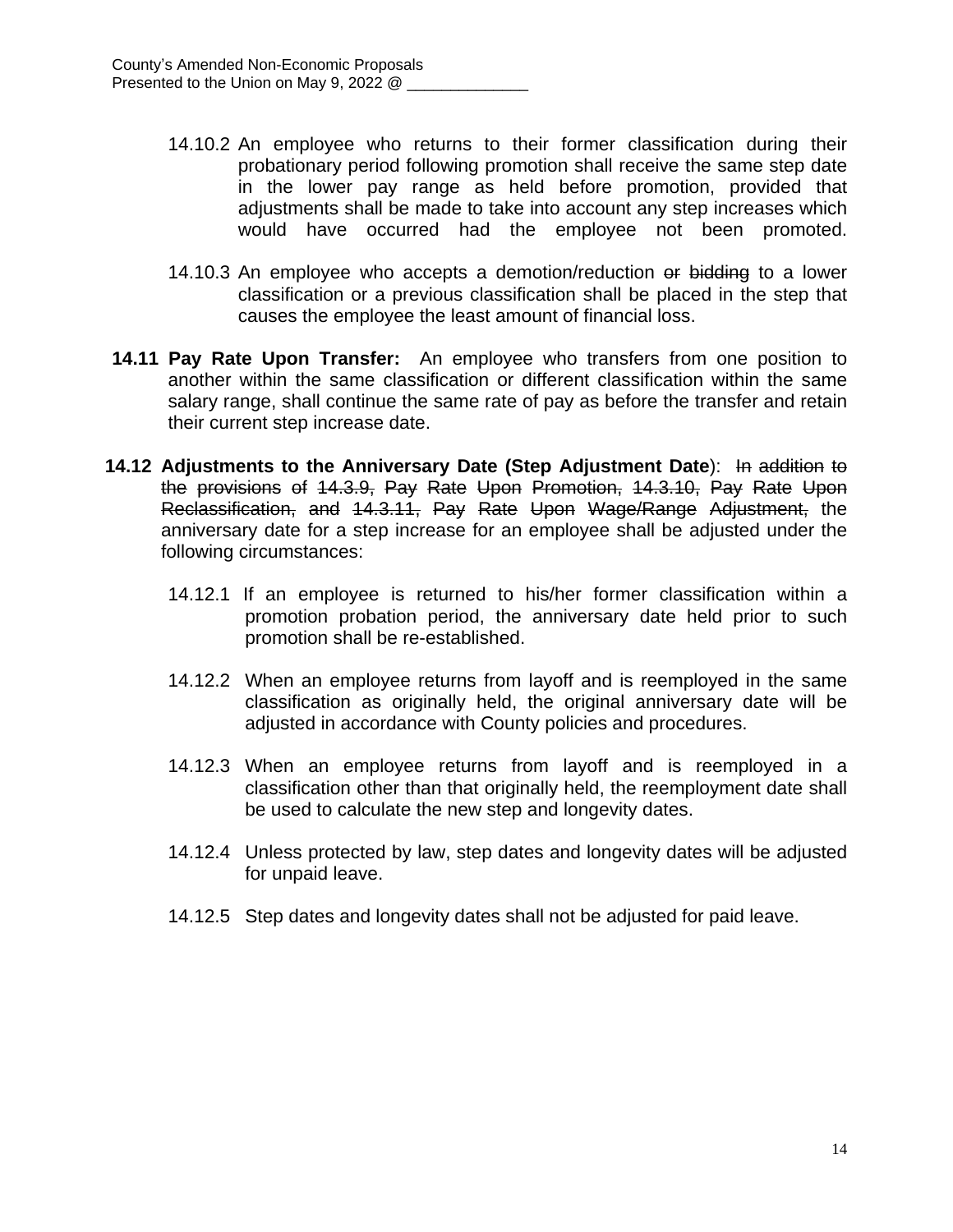## **ARTICLE 21 - GENERAL CONDITIONS**

#### **21.1 Work Rules:**

The employer agrees to notify the Union of any changes in existing work rule(s) or the establishment of new work rules. **The Union will have fourteen (14) fifteen (15) working days from notification of the change to request a meeting to discuss the purpose and intent of the new or revised work rule or policy; and during this time period, if applicable, the Union must officially request to bargain the impacts. The parties may extend the time frame by mutual agreement.**